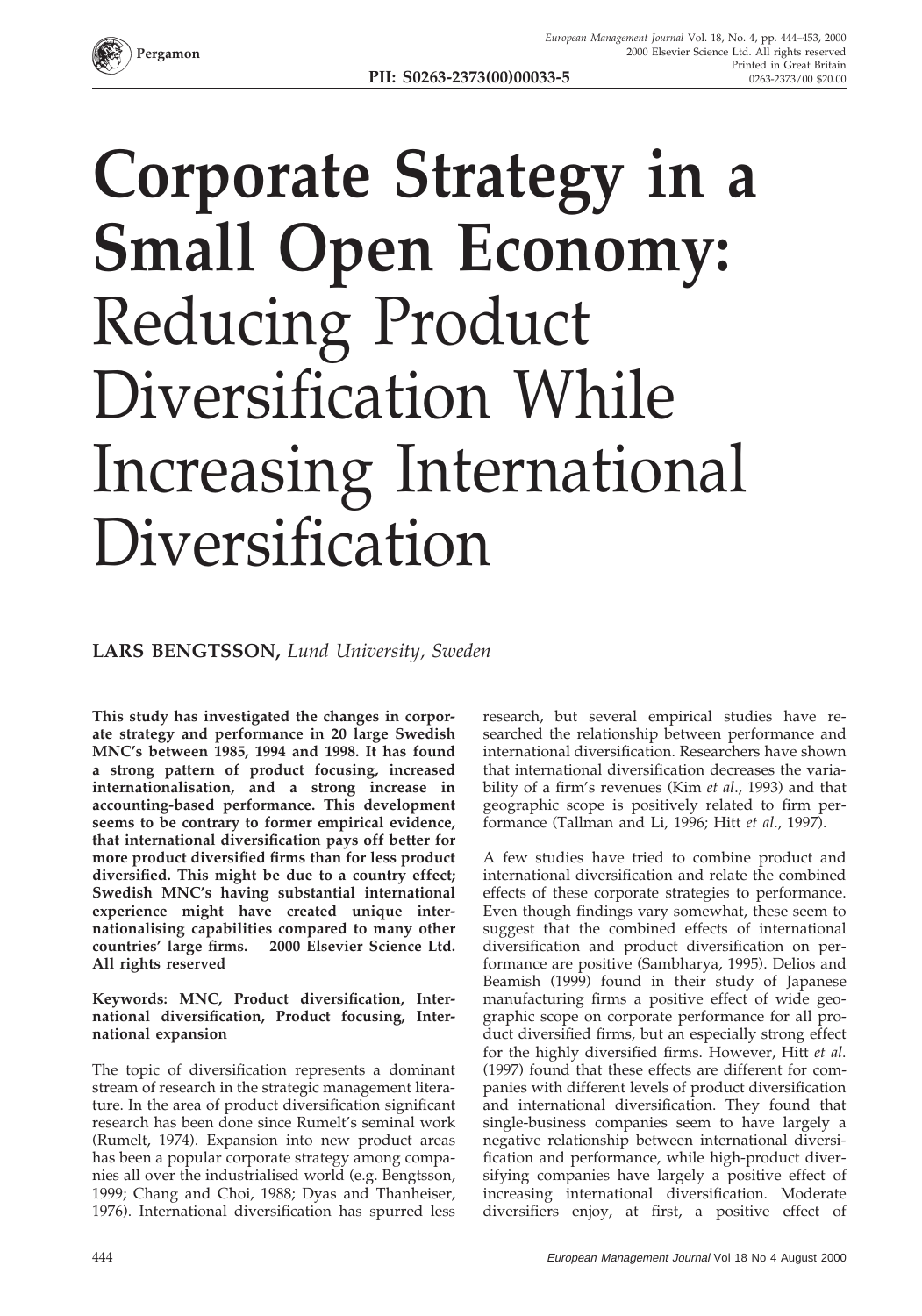increased international diversification but at some point this effect turns negative. On the other hand increased international diversification was generally associated with a higher degree of innovation, while product diversification generally was associated with a negative relationship towards innovation. Thus, we might conclude that the trade-offs between product and international diversification and long-term performance are complex and that further research is needed.

Most of the research referred to above have been done using American data. Large American firms are generally more product diversified and less internationally diversified than big companies originating from smaller open economies like Sweden. The reasons for this might be due to smaller average size of the big companies from the smaller countries (increased product diversification is positively related to size) but also larger incentives for the smaller-country companies to internationalise to compensate for their smaller domestic markets. Swedish MNCs are typically very internationalised with foreign sales often accounting for more than 50 per cent of total sales, in some cases more than 95 per cent. These companies are typically active in many countries, usually more than 50 countries, and to have subsidiaries in many of these. In the study reported here the average number of subsidiaries were 38 in 1998. Thus, the level of international diversification is often very high. In a study of French MNCs, Riahi-Belkaoui (1996) defined high internationalisation as foreign sales exceeding 44 per cent of total sales. Seen from a Swedish perspective this is a low level of foreign sales. The Swedish sample in this study had an average of 89 per cent of foreign sales in 1998 and no company would be below the level defined in Riahi-Belkaoui's study. Thus, there might be a country effect in earlier studies, having studied MNCs with a relative low level of internationalisation compared to MNCs from small open economies like Sweden.

However, the level of product diversification in Swedish firms is generally more modest and most of them could be classified as dominant or related diversifiers. Following the logic of the research made by Hitt *et al*. (1997), one could expect that Swedish MNCs would increase their level of product diversification and perhaps decrease their level of international diversification in order to raise performance. This course of action makes even more sense when considering the development of the corporate world in the 1990s which could be described in terms of increasing levels of competition and demands for higher levels of performance from investors during the 1990s. Pushing the degree of internationalisation even further would risk these firms encountering decreasing returns, if we are to believe the research made by Hitt *et al*. (1997) and others.

These studies on product diversification and inter-

nationalisation have generally also been cross-sectional not considering that diversification levels might change over time due to external developments, differing competitive pressures, differing investor pressures, waves of mergers and acquisitions and so forth. Empirical strategy research is generally too preoccupied with cross-sectional research and places too little emphasis on process dimensions of internationalisation strategy (Melin, 1992).

Thus, a study based on longitudinal data and data from MNCs based in a small open economy might provide an interesting and complementary perspective on former diversification research mostly based on cross-sectional data and on American firms. Also the research presented here is based on recent information. A corporate world becoming more competitive, more global and more dependent on financial markets might have changed the preconditions for large firms and their corporate strategy.

The aim of this paper is to answer the following questions:

- 1. To what extent have Swedish MNCs product and international diversification strategies changed from 1985 to 1998?
- 2. How have the firms' performance developed during this time period?
- 3. Can the pattern in the corporate strategy changes be explained by the theories mentioned above or do we have to resort to new explanations?

## **Method**

From an earlier study of product diversification in the 50 largest Swedish manufacturing firms (Bengtsson, 1999) we had observed the tendency for a majority of these firms to reduce their product scope between 1985 and 1994. At the same time they seemed to have increased their international operations, though we did not collect any systematic data on their international operations. In order to do so we complemented our earlier data with data on international diversification and also collected data for the most recent year that annual reports had been published, i.e. 1998. Out of the 50 largest manufacturing firms we identified 22 firms that had been in the sample all three years (1985, 1994, and 1998). Two of the firms could not be classified as MNCs as they had international operations in fewer than six countries. The final sample consisted of 20 Swedish MNCs. As several of these firms had merged with foreign firms during this time period ABB (Swedish Asea and Swiss Brown Boveri) Avesta Sheffield (Swedish Avesta and British Sheffield), Scancem (Swedish Euroc and Norwegian Aker), Pharmacia & Upjohn (Swedish Pharmacia and American Upjohn), and StoraEnso (Swedish Stora and Finnish Enso) the charac-